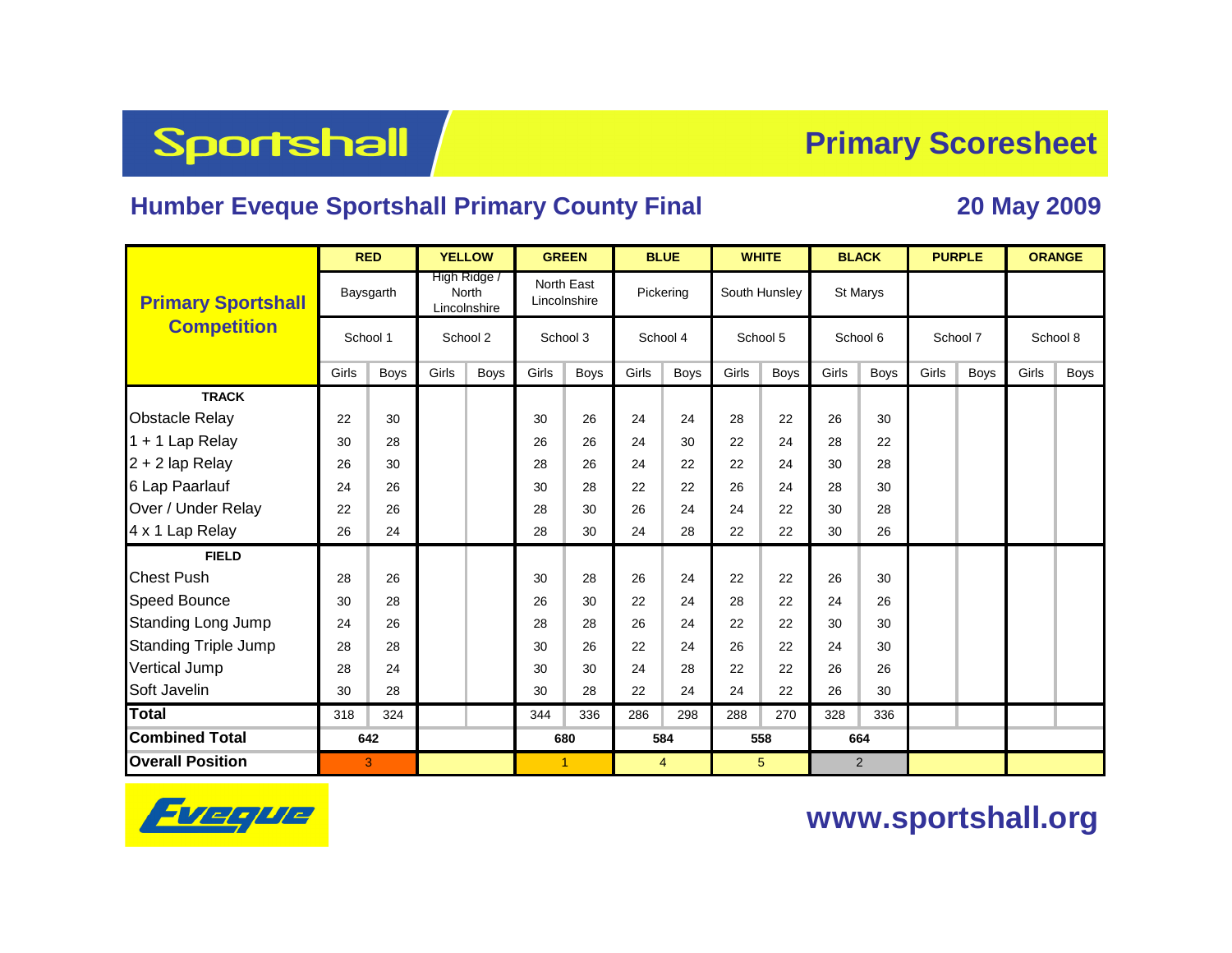# Sportshall

# **Track Events Sportshall**

|               | <b>Girls</b><br><b>Obstacle Relay</b> |                               | 1 + 1 Lap Relay 2 + 2 Lap Relay |                              |                   |                              | 6 Lap Paarlauf    |                                   | Over / Under<br>Relay |                                   | 4x1 Lap Relay    |                               | Girls             |               |                          | <b>Chest Push</b>            |                      | <b>Speed Bounce</b>           |                      | <b>Standing Long</b><br>Jump |                      | <b>Standing Triple</b><br>Jump |                      | <b>Vertical Jump</b> |                      | Soft Javelin                 |                      |                              |
|---------------|---------------------------------------|-------------------------------|---------------------------------|------------------------------|-------------------|------------------------------|-------------------|-----------------------------------|-----------------------|-----------------------------------|------------------|-------------------------------|-------------------|---------------|--------------------------|------------------------------|----------------------|-------------------------------|----------------------|------------------------------|----------------------|--------------------------------|----------------------|----------------------|----------------------|------------------------------|----------------------|------------------------------|
| Colour        | Team                                  | "ime (in secs) or<br>position | Position / Points               | ime (in secs) or<br>position | Position / Points | ime (in secs) or<br>position | Position / Points | a (in secs) or<br>position<br>em. | Position / Points     | e (in secs) or<br>position<br>em. | osition / Points | "ime (in secs) or<br>position | Position / Points | Colour        | Team                     |                              | Best<br>Performances | I Position<br>Points<br>Total | Best<br>Performances | Total / Position /<br>Points | Best<br>Performances | Total / Position /<br>Points   | Best<br>Performances | Total / Position /   | Best<br>Performances | Total / Position /<br>Points | Best<br>Performances | Total / Position /<br>Points |
|               | $\overline{\phantom{0}}$              |                               | 5                               |                              | $\mathbf 1$       |                              | 3                 |                                   | 4                     |                                   | 5                |                               | 3                 |               | $\overline{\phantom{0}}$ | -1                           | 7.25                 | 17.75                         | 51                   | 142                          | 1.62                 | 4.62                           | 5.06                 | 13.64                | 35                   | 117                          | 12                   | 33                           |
| <b>RED</b>    | School                                | 28                            |                                 | 20.3                         |                   | 49.4                         |                   | 26                                |                       | 75.9                              |                  | 48.6                          |                   | <b>RED</b>    | School                   | $\overline{2}$               | 5.25                 | $\mathbf{2}$                  | 51                   | $\mathbf 1$                  | 1.72                 | 4                              | 4.64                 | $\mathbf{2}$         | 31                   | $\mathbf{2}$                 | 11                   | $\mathbf{1}$                 |
|               |                                       |                               | 22                              |                              | 30                |                              | 26                |                                   | 24                    |                                   | 22               |                               | 26                |               |                          | 3                            | 5.25                 | 28                            | 40                   | 30                           | 1.28                 | 24                             | 3.94                 | 28                   | 51                   | 28                           | 10                   | 30                           |
|               | $\sim$                                |                               | 0                               |                              | $\mathbf 0$       |                              | $\bf{0}$          |                                   | 0                     |                                   | 0                |                               | $\bf{0}$          |               | School 2                 | $\mathbf 1$                  |                      | 0                             |                      | 0                            |                      | 0                              |                      | 0                    |                      | 0                            |                      | $\mathbf 0$                  |
| <b>VELLOW</b> | School                                |                               |                                 |                              |                   |                              |                   |                                   |                       |                                   |                  |                               |                   | <b>AELLOM</b> |                          | $\overline{\mathbf{2}}$      |                      | 0                             |                      | 0                            |                      | 0                              |                      | 0                    |                      | 0                            |                      | 0                            |
|               |                                       |                               | $\bf{0}$                        |                              | $\mathbf{0}$      |                              | $\bf{0}$          |                                   | $\mathbf{0}$          |                                   | $\mathbf{0}$     |                               | $\mathbf{0}$      |               |                          | 3                            |                      | $\bf{0}$                      |                      | $\bf{0}$                     |                      | $\mathbf{0}$                   |                      | $\bf{0}$             |                      | $\bf{0}$                     |                      | $\bf{0}$                     |
| <b>GREEN</b>  | S                                     | 17.9                          | 1                               | 21.4                         | 3                 | 47.1                         | $\mathbf{2}$      | 13.7                              | 1                     | 72.8                              | $\mathbf{2}$     | 48.1                          | 2                 | GREEN         | S                        | $\mathbf 1$                  | 7.25                 | 18                            | 42                   | 131                          | 1.74                 | 4.88                           | 4.98                 | 13.9                 | 44                   | 118                          | 11                   | 33                           |
|               | School                                |                               | 30                              |                              | 26                |                              | 28                |                                   | 30                    |                                   | 28               |                               | 28                |               | School                   | $\overline{\mathbf{2}}$<br>3 | 4.5<br>6.25          | 1<br>30                       | 45<br>44             | 3<br>26                      | 1.48<br>1.66         | $\mathbf{2}$<br>28             | 4.4<br>4.52          | $\mathbf{1}$<br>30   | 39<br>35             | 1<br>30                      | 9<br>13              | 1<br>30                      |
|               |                                       |                               |                                 |                              |                   |                              |                   |                                   |                       |                                   |                  |                               |                   |               |                          | $\mathbf 1$                  | 5.5                  | 16.75                         | 45                   | 118                          | 1.58                 | 4.84                           | 4.26                 | 12.44                | 33                   | 93                           | $\overline{7}$       | 27                           |
| BLUE          | School 4                              | 26.7                          | 4                               | 21.9                         | 4                 | 49.7                         | 4                 | 31                                | 5                     | 73.5                              | 3                | 49.8                          | 4                 | <b>BLUE</b>   | School 4                 | $\overline{2}$               | 5                    | 3                             | 44                   | 5                            | 1.62                 | 3                              | 3.98                 | 5                    | 29                   | 4                            | 8                    | 5                            |
|               |                                       |                               | 24                              |                              | 24                | 24                           |                   | 22                                |                       | 26                                |                  | 24                            |                   |               | 3                        | 6.25                         | 26                   | 29                            | 22                   | 1.64                         | 26                   | 4.2                            | 22                   | 31                   | 24                   | 12                           | 22                   |                              |
|               | 5                                     | 19.6                          |                                 | 5<br>23.4                    |                   |                              |                   |                                   |                       |                                   |                  |                               |                   | Б             | $\mathbf 1$              | 6.25                         | 15.75                | 39                            | 135                  | 1.38                         | 3.68                 | 5.38                           | 13.14                | 23                   | 84                   | 8                            | 28                   |                              |
| <b>WHITE</b>  | School                                |                               | $\mathbf{2}$                    |                              |                   | 50.9                         | 5                 | 21.5                              | 3                     | 75.2                              | 4                | 54.3                          | 5                 | <b>WHITE</b>  | School                   | $\overline{2}$               | 4                    | 5                             | 49                   | $\mathbf{2}$                 | 1.16                 | 5                              | 4.36                 | 3                    | 36                   | 5                            | 10                   | 4                            |
|               |                                       |                               | 28                              |                              | 22                |                              | 22                |                                   | 26                    |                                   | 24               |                               | 22                |               |                          | 3                            | 5.5                  | 22                            | 47                   | 28                           | 1.14                 | 22                             | 3.4                  | 26                   | 25                   | 22                           | 10                   | 24                           |
|               | 6                                     |                               | 3                               |                              | $\mathbf{2}$      |                              | $\mathbf 1$       |                                   | 2                     |                                   | 1                |                               | 1                 |               | $\circ$                  | $\mathbf 1$                  | 6                    | 16.75                         | 45                   | 129                          | 1.68                 | 5.1                            | 4.22                 | 12.96                | 36                   | 110                          | 12                   | 31                           |
| <b>BLACK</b>  | School 6                              | 20.3                          |                                 | 20.5                         |                   | 46.7                         |                   | 14.5                              |                       | 71.9                              |                  | 47.7                          |                   | <b>BLACK</b>  | School                   | $\overline{\mathbf{2}}$      | 5.25                 | 3                             | 43                   | 4                            | 1.54                 | $\mathbf{1}$                   | 4.54                 | 4                    | 40                   | 3                            | 9                    | 3                            |
|               |                                       |                               | 26                              |                              | 28                |                              | 30                |                                   | 28                    |                                   | 30               |                               | 30                |               |                          | 3                            | 5.5                  | 26                            | 41                   | 24                           | 1.88                 | 30                             | 4.2                  | 24                   | 34                   | 26                           | 10                   | 26                           |
|               |                                       |                               | 0                               |                              | $\mathbf 0$       |                              | 0                 |                                   | 0                     |                                   | 0                |                               | 0                 |               |                          | $\mathbf 1$                  |                      | 0                             |                      | $\mathbf 0$                  |                      | $\mathbf 0$                    |                      | 0                    |                      | $\mathbf 0$                  |                      | $\mathbf 0$                  |
| PURPLE        | School 7                              |                               |                                 |                              |                   |                              |                   |                                   |                       |                                   |                  | <b>PURPLE</b>                 | School 7          | $\mathbf{2}$  |                          | 0                            |                      | 0                             |                      | 0                            |                      | 0                              |                      | 0                    |                      | $\bf{0}$                     |                      |                              |
|               |                                       |                               | $\mathbf{0}$                    |                              | $\mathbf{0}$      |                              | $\mathbf{0}$      |                                   | $\mathbf{0}$          |                                   | $\mathbf{0}$     |                               | $\mathbf{0}$      |               |                          | $\overline{\mathbf{3}}$      |                      | $\pmb{0}$                     |                      | $\bf{0}$                     |                      | $\bf{0}$                       |                      | $\bf{0}$             |                      | $\mathbf{0}$                 |                      | $\mathbf 0$                  |
|               | School 8                              |                               | 0                               |                              | $\bf{0}$          |                              | $\mathbf{0}$      |                                   | 0                     |                                   | $\bf{0}$         |                               | 0                 | ORANGE        |                          | -1                           |                      | $\mathbf 0$                   |                      | $\mathbf 0$                  |                      | $\mathbf 0$                    |                      | $\mathbf 0$          |                      | $\mathbf 0$                  |                      | $\mathbf 0$                  |
| ORANGE        |                                       |                               | $\mathbf{0}$                    |                              | $\mathbf{0}$      |                              | $\mathbf{0}$      |                                   |                       |                                   | $\mathbf{0}$     |                               | $\mathbf{0}$      |               | School 8                 | $\mathbf{2}$<br>$\mathbf{3}$ |                      | 0<br>$\mathbf{0}$             |                      | 0<br>$\mathbf{0}$            |                      | 0<br>$\mathbf{0}$              |                      | 0<br>$\bf{0}$        |                      | 0<br>$\bf{0}$                |                      | 0<br>$\mathbf{0}$            |
|               |                                       |                               |                                 |                              |                   |                              |                   |                                   | $\mathbf{0}$          |                                   |                  |                               |                   |               |                          |                              |                      |                               |                      |                              |                      |                                |                      |                      |                      |                              |                      |                              |